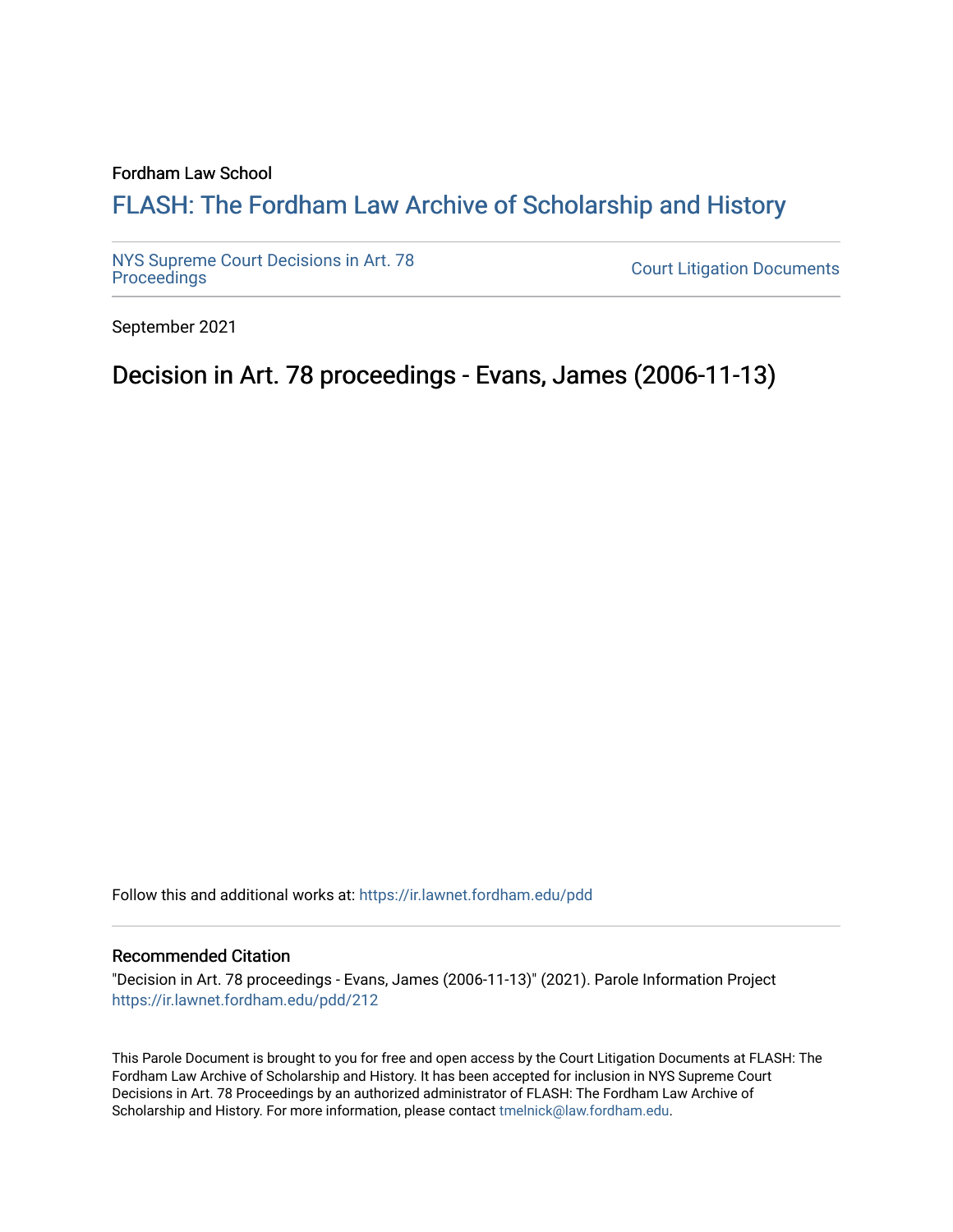[\*1]

| <b>Matter of Evans v Dennison</b>                                                      |
|----------------------------------------------------------------------------------------|
| 2006 NY Slip Op 52144(U) [13 Misc 3d 1236(A)]                                          |
| Decided on November 13, 2006                                                           |
| Supreme Court, Westchester County                                                      |
| Adler, J.                                                                              |
| Published by New York State Law Reporting Bureau pursuant to Judiciary Law § 431.      |
| This opinion is uncorrected and will not be published in the printed Official Reports. |

Decided on November 13, 2006

# **Supreme Court, Westchester County**

**In the Matter of the Application of James Evans, Petitioner,**

**against**

**Robert Dennison, Chairman N.Y.S. Division and Board of Parole, Respondent.**

06-09412

### MR. JAMES EVANS, No.00A0166

Fishkill Correctional Facility

P.O. Box 1245

Beacon, New York 12508

HON. ELIOT SPITZER

Attorney General, State of New York

101 East Post Road

White Plains, New York 10601

By: Elyse Angelico, Esq.

Assistant Attorney General

Lester B. Adler, J.

Petitioner seeks a judgment pursuant to Article 78 of the Civil Practice Law and Rules annulling the October 23, 2005 determination by respondent Robert Dennison, as Chairman of the New York State Board of Parole (the "Board"), which denied him discretionary parole. The petition was filed with the Westchester County Clerk on August 11, 2006, and the verified answer of Attorney General of the State of New York was received by the Court on October 5, 2006.

# **FACTUAL BACKGROUND**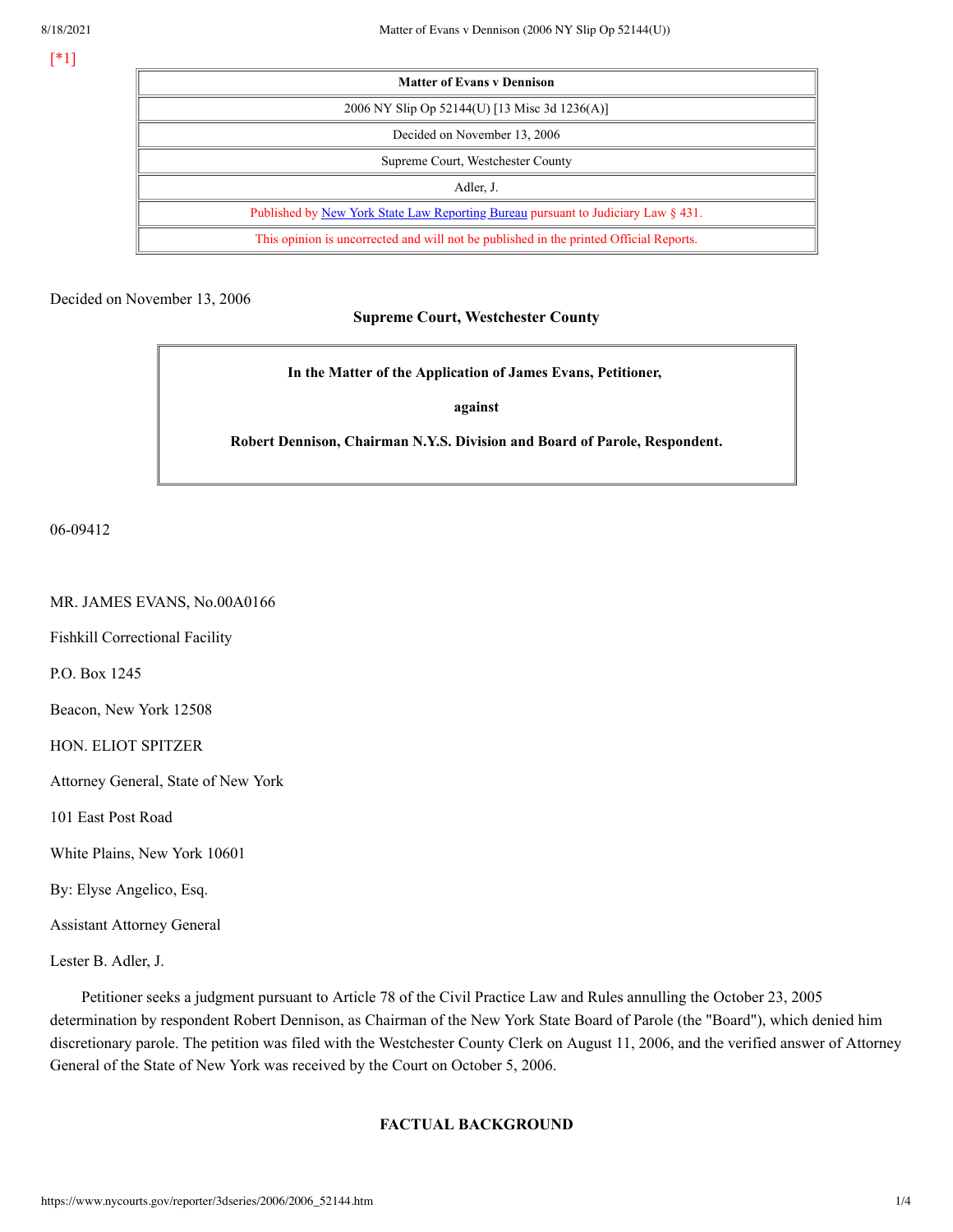### 8/18/2021 Matter of Evans v Dennison (2006 NY Slip Op 52144(U))

On July 24, 1996, petitioner was convicted after a jury trial in the Ulster County Court (Bruhn, J.) of murder in the second degree. On October 11, 1996, he was

<span id="page-2-0"></span>sentenced as a juvenile offender to an indeterminate term of nine years to life, the maximum [\*2]sentence permissible by law. [**FN1**]

The charge stemmed from allegations that on or about December 28, 1994, petitioner murdered the grandmother of his 13-yearold girlfriend by strangling her first with his hands and then with kite string. Not only was it alleged that petitioner committed this heinous crime in the victim's own home, it was further alleged that he did so in the presence of both his girlfriend and her 11-year-old sister, who was subsequently locked in her bedroom in an attempt to prevent her from disclosing the crime. Petitioner then placed the victim's body in the trunk of her car, where it remained until such time as the girlfriend's sister escaped and ran to a neighbor's house, at which time law enforcement was notified of the murder. During the three-day period between the commission of the crime and the petitioner's arrest, both petitioner and his girlfriend drove around in the victim's car with her body in the trunk, using money stolen from her house to purchase alcohol and drugs.

Petitioner had his initial appearance before the Board in 2003, at which time he was denied parole and ordered held for an additional 24 months. Petitioner reappeared before the Board in October of 2005, at which time he was again denied parole and

<span id="page-2-1"></span>ordered held for an additional 24 months.<sup>[EN2]</sup> The grounds stated for the denial contained in the Board's October 23, 2005 decision are as follows:

"AFTER A REVIEW OF THE RECORD AND THIS INTERVIEW, PAROLE IS DENIED. THE INSTANT OFFENSE MURDER 2 (A-1) OCCURRED WHEN YOU IN CONCERT WITH YOUR CO-DEFENDANT CAUSED THE DEATH OF YOUR CO-DEFENDANT'S GRANDMOTHER (AND LEGAL GUARDIAN) BY STRANGULATION. YOU STRANGLED THE VICTIM IN FRONT OF HER TWO GRANDDAUGHTERS FIRST USING HANDS AND THEN A KITE STRING. YOUR CODEFENDANT IMPRISONED HER SISTER IN THE BEDROOM WHERE THE TWO OF YOU TERRORIZED HER FOR APROX. (3) DAYS. THE VICTIM'S BODY WAS PLACED IN THE VICTIM'S CAR AND THE TWO OF YOU TOOK SEVERAL HUNDRED DOLLARS IN CASH FOUND IN HER RESIDENCE. THE BOARD NOTES YOUR CONTINUED COMPLIANCE WITH RECOMMENDED PROGRAMMING AND YOUR POSITIVE DISCIPLINARY RECORD. YOUR PROPENSITY FOR VIOLENCE, YOUR CALLOUS DISREGARD FOR HUMAN LIFE AND YOUR INDIFFERENCE FOR LAW, LEADS THIS PANEL TO DETERMINE THAT YOUR RELEASE IS INAPPROPRIATE AS IT WOULD DEPRECATE THE SERIOUSNESS OF THE CRIME AND SERVE TO UNDERMINE RESPECT FOR LAW." [\*3]

Petitioner now brings this Article 78 proceeding alleging that the Board's denial of discretionary release was improper because: 1) the Board did not give sufficient reason for rendering a decision outside his guideline range; 2) the decision was arbitrary, capricious and constituted "irrationality bordering on impropriety;" 3) the Board relied exclusively upon the nature of his underlying offense; 4) the decision was predetermined; 5) the Board's decision constituted a resentencing; 6) the Board violated his constitutional rights to due process and equal protection; 7) the Board's

decision was written in conclusory terms; and 8) the imposition of a 24-month hold was excessive.

# **LEGAL ANALYSIS**

Petitioner first argues that the Board's determination denying him discretionary parole should be annulled on the ground that the Board failed to state a sufficient reason for rendering a decision outside the petitioner's guideline range (see 9 NYCRR §8001.3).

The guidelines established by the Board "represent the policy of the board concerning the customary total time served before release for each category of offense" (9 NYCRR §8001.3[b][1]). However, "[t]he decisions of the Board require flexibility and discretion and the guidelines used to arrive at these decisions are not meant to establish a rigid, numerical policy invariably applied across-the-board to all [inmates] without regard to individualized circumstances or mitigating factors" (*Matter of D. Lue-Shing v. Travis*, 12 AD3d 802, 803, 784 NYS2d 259, *lv. denied* 4 NY3d 705, 792 NYS2d 898, 825 NE2d 1093 quoting *Matter of Schwartfigure*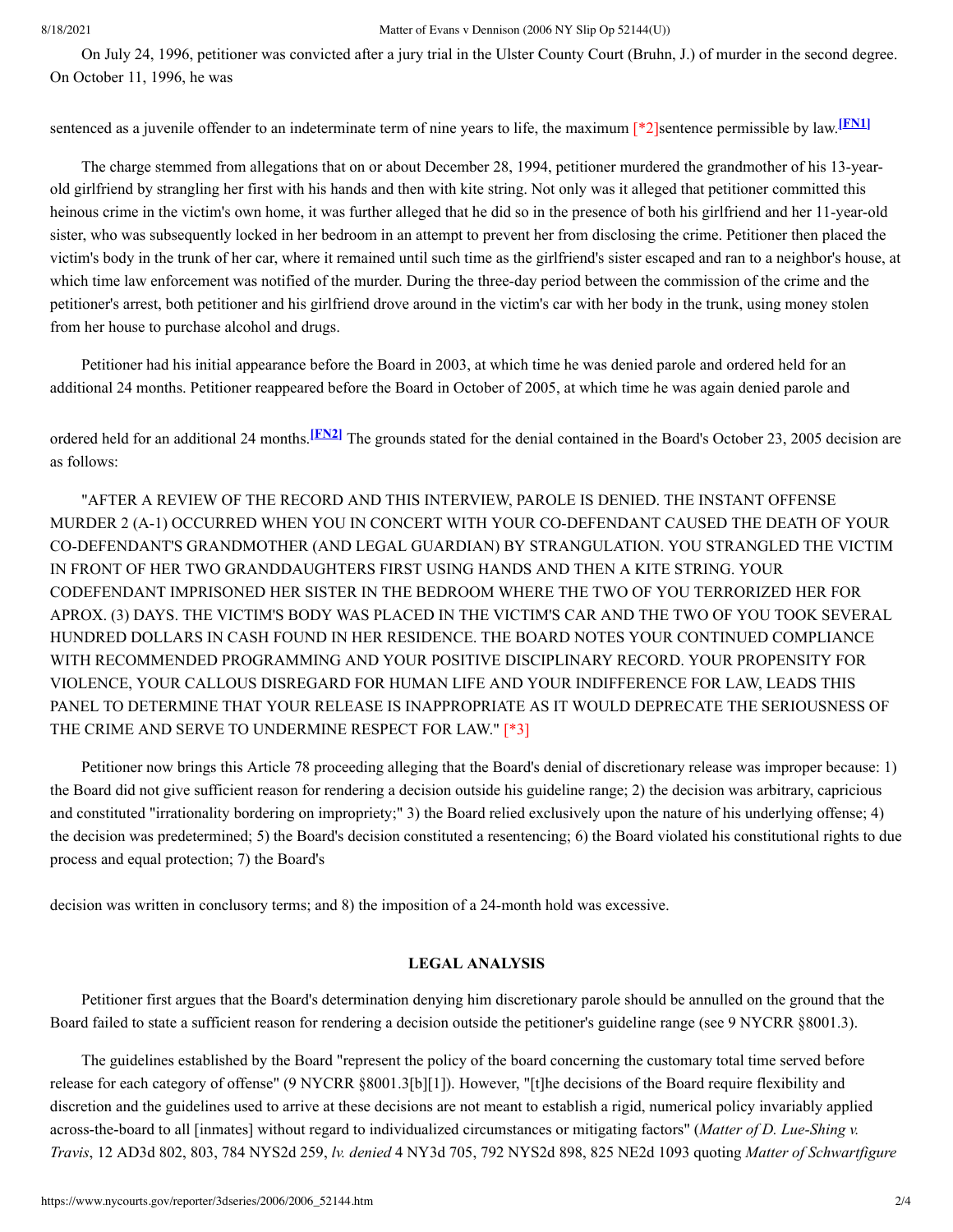#### 8/18/2021 Matter of Evans v Dennison (2006 NY Slip Op 52144(U))

*v. Hartnett*, 83 NY2d 296, 301, 610 NYS2d 125, 632 NE2d 434 [internal quotations omitted]; see also *Matter of Grigger v. New York State Div. of Parole*, 16 AD3d 853, 790 NYS2d 781, *lv. denied* 5 NY3d 702, 799 NYS2d 772, 832 NE2d 1188).

Although the ranges are intended only as a guide and "not a substitute for the careful consideration of the many circumstances of each individual case" (9 NYCRR §8001.31[a]; see also *Matter of Tatta v. State*, 290 AD2d 907, 737 NYS2d 163, *lv. denied* 98 NY2d 604, 746 NYS2d 278, 773 NE2d 1016), where a decision rendered by the Board is outside the guidelines, the Board must provide the inmate with a written detailed reason for the decision, including the fact or factors relied on (9 NYCRR §8001.3[c]).

In the present case, the decision indicates that, in addition to the severity of the petitioner's crime of conviction, the Board considered the callous manner in which the crime was committed, the age of the victim at the time of her death, the imprisonment of the co-defendant's younger sister in an attempt to hide the crime, and the posthumous theft of money from the victim. Since the aggravating factors upon which the Board relied in rendering a decision above the guidelines is set forth with sufficient detail (see *Matter of D. Lue-Shing*, 12 AD3d at 803-804), petitioner's application to annul the Board's decision on this ground is denied.

Petitioner further contends that the Board's decision constitutes "irrationality bordering on impropriety.

It is well settled that "because a person's rightful liberty interest is extinguished upon conviction, there is no inherent constitutional right to parole" (*Matter of Russo v. New York State Bd. of Parole*, 50 NY2d 69, 73, 427 NYS2d 982, 405 NE2d 225). Since the New York statute governing parole is discretionary and "holds out no more than the possibility of parole" (*Id.* at 75; see also *Barna v. Travis*, 239 F.2d 169, 171), parole release decisions, when made pursuant [\*4]to relevant statutory factors, are not subject to judicial review in the absence of a showing of "irrationality bordering on impropriety" (*Matter of Silmon v. Travis*, 95 NY2d 470, 476, 718 NYS2d 704, 741 NE2d 501; *Matter of Thomas v. New York State Div. of Parole*, 286 AD2d 393, 394, 729 NYS2d 160, quoting *Matter of Russo v.* New York State Bd. of Parole, 50 NY2d 69, 77, 427 NYS2d 982, 405 NE2d 225; Matter of Almeyda v. New York State Div. of Parole, 290 AD2d 505, 506, 736 NYS2d 275).

The record reflects that the Board considered the relevant statutory factors, including petitioner's criminal conduct, institutional behavior, programming accomplishments and his residential and employment plans upon release (see *Matter of Silvero v. Dennison*, 28 AD3d 859, 811 NYS2d 822). Additionally, the reasons for the denial of parole were outlined in sufficient detail so as to inform petitioner of the basis of the decision in accordance with the provisions of Executive Law §259-i[2][a] (*People ex rel. Herbert v. New York State Bd. of Parole*, 97 AD2d 128, 133, 468 NYS2d 881; *Matter of Rice v. Hammock*, 99 AD2d 644, 472 NYS2d 60; *Matter of* Walker v. New York State Div. of Parole, 203 AD2d 757, 758, 610 NYS2d 397; Matter of DeSantis v. New York State Bd. of Parole, 152 Misc 2d 40, 41 574 NYS2d 500).

Although the Board may have placed particular emphasis on the violent nature of the underlying offense, which it found to have demonstrated a "propensity for violence," a "callous disregard for human life" and an "indifference for law," it "was not required to equally weigh or discuss each statutory factor or reward petitioner's achievements while incarcerated" (*Matter of Wilcher v. Dennison*, 30 AD3d 958, 959, 817 NYS2d 449, quoting *Matter of Webb v. Travis*, 26 AD3d 614, 615, 810 NYS2d 233 [internal quotations omitted]). To the extent the Board did not specifically recite and discuss the weight which it assessed to each factor, it was not required to do so (*Matter of Tatta v. Dennison*, 26 AD3d 663, 809 NYS2d 296; see also *King v. New York State Div. of Parole*, 83 NY2d 788, 791, 610 NYS2d 954, 632 NE2d 1277; *Garcia v. New York State Div. of Parole*, 239 AD2d 235, 239, 657 NYS2d 415; *Matter of Walker v. New York State Div. of Parole*, 203 AD2d 757, 758-59, 610 NYS2d 397). **[\[FN3\]](#page-4-2)**

<span id="page-3-0"></span>In the absence of a showing of "irrationality bordering on impropriety," the Board's decision is not subject to judicial review (Matter of Silmon, 95 NY2d at 477; Tarter v. State of New York, 68 NY2d 511; Matter of Silvero, 28 AD3d 859; Matter of Thomas, 286 AD2d at 394). Furthermore, the record does not support petitioner's claim that the Board's determination "was predetermined to satisfy an informal policy against releasing violent felons on parole" (*Matter of Perez v. New York State Div. of Parole*, 294 AD2d 726, 741 NYS2d 753), or that he was denied due process and equal protection because the denial was premised upon such an executive policy (see *Matter of Wilcher*, 30 AD2d 958). **[\[FN4\]](#page-4-3)** [\*5]

<span id="page-3-1"></span>Petitioner also contends that the Board's denial of discretionary parole constitutes a resentencing in violation of the Double Jeopardy Clause's protection against the imposition of multiple punishments. In support of this contention, petitioner claims that by imposing a term of nine years to life, the sentencing court determined that "there would be some set of circumstances under which